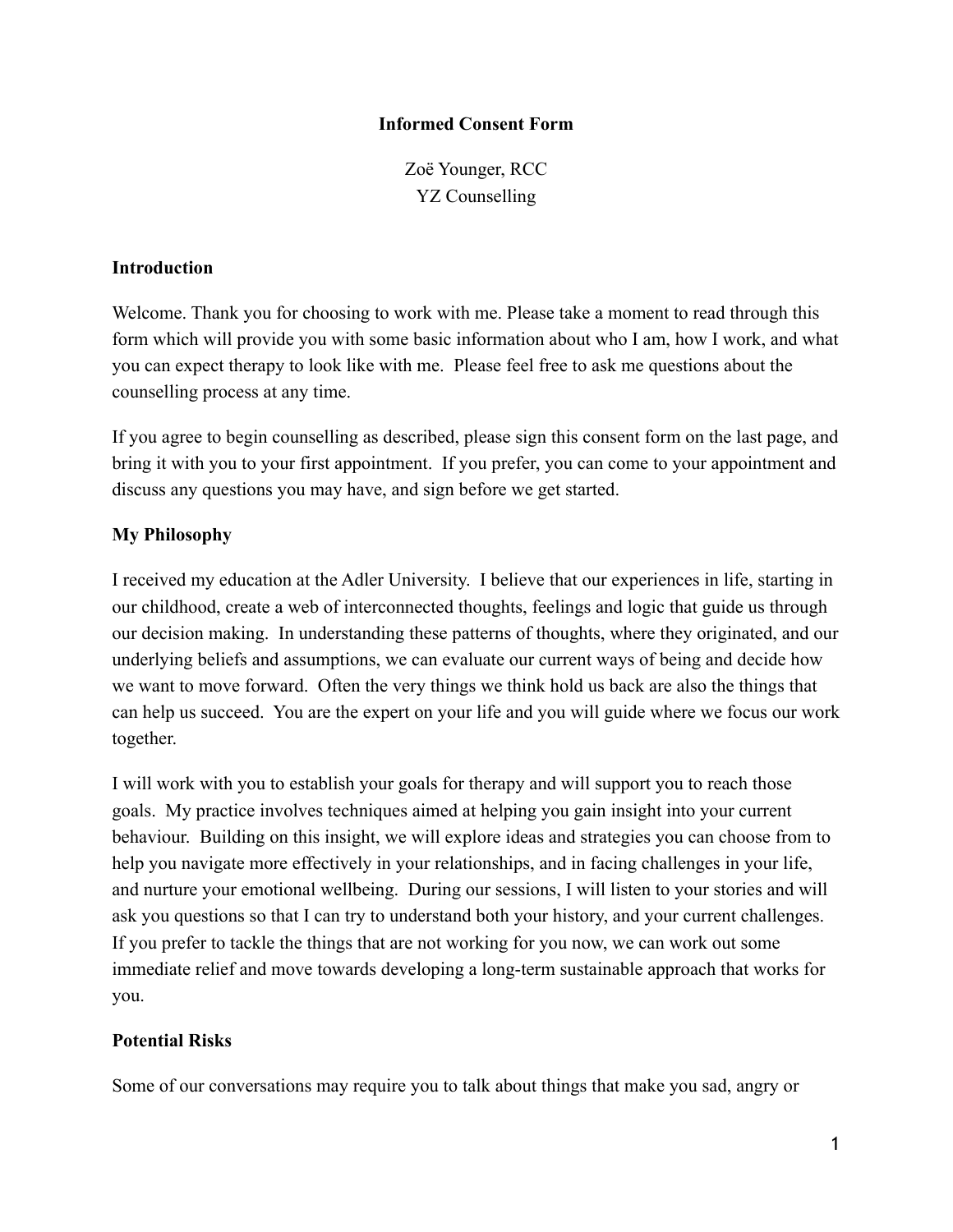uncomfortable. I may ask you questions that bring up painful memories, and you may feel vulnerable. You are free to choose what you want to talk about, and I encourage you to take these risks and share openly. This is where you may find the greatest discoveries about yourself and reap the greatest benefits in therapy. You have the right, at any time, to withdraw your consent to treatment, terminate therapy, or decline to participate in any form or part of the therapy that doesn't feel right to you. If our work together isn't what you feel you need right now, I am also happy to refer you to another counsellor with a different approach. The important thing is that you feel like you are in the right place.

## **Potential Benefits**

Therapy often results in changes in your awareness about yourself and others in your life. You may find yourself surprised by some of the insight you gain, and you may see yourself or others differently. Some clients find that what they learn in therapy is empowering, and allows them to identify and move away from unhealthy patterns of thinking and acting. My goal is to support you and empower you on the path you choose towards emotional wellbeing.

## **Appointments**

Appointments are 50 minutes long unless we agree otherwise in advance. Your appointment is reserved for you alone. If you are late to your appointment, we will still need to end the session as scheduled to accommodate clients scheduled after you. Appointments should be arranged online, in person, by phone, or through email.

### **Fees**

My standard fee for individual counselling is \$140 for a 50 minute session. My standard fee for couples is \$190 for a 75 minute session. Fees are collected at the beginning of each session. Payment can be made vie interact e-transfer, or by personal cheque. Receipts will be issued at the time of payment. If you do not attend your scheduled session, or if you cancel with less than 24 hours notice, it is my policy to charge you the full amount for the missed appointment. Exceptions may be made where we both agree your absence was unavoidable. Please note that insurance providers will not reimburse you if you did not attend the session.

# **Confidentiality**

You will be sharing your personal story with me, and I understand the importance of knowing that your information will be kept confidential. I will honour your trust with a commitment to confidentiality. I will not share your personal information, or any information about our conversations, except in the following instances: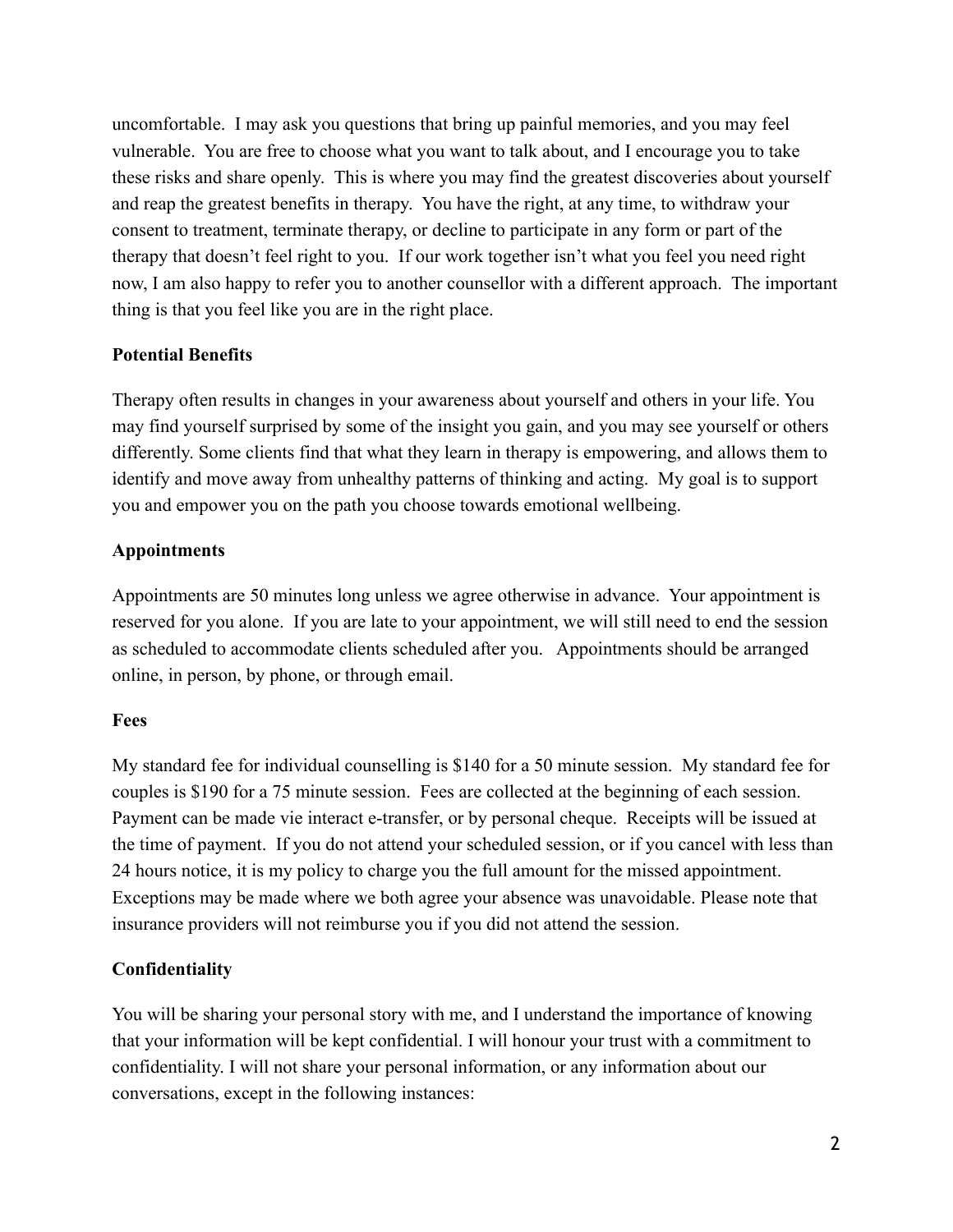- 1) If I believe you are at risk of suicide, and we are unable to reach an agreement on how we ensure your continued safety;
- **2)** If I believe that you are planning to kill or cause significant physical harm to a specified person or group of people;
- **3)** If you share information with me that makes me aware of the risk of harm to a child or vulnerable person;
- **4)** In the event that a court orders me to release information about you; and

Please note that in order to maintain your confidentiality, if I see you outside of the counselling setting (i.e. in a coffee shop or at the theatre), I will not acknowledge you. You are free to acknowledge me, though in order to ensure confidentiality and maintain our professional relationship, I prefer to keep interactions outside of the office to a courteous minimum.

### **Personal Information and Privacy**

I am required to keep records of our time together. This includes information about you, and a record of the dates and times of our meetings, your reasons for seeking therapy, your goals in therapy, and a summary of what we discuss. These files are kept in a secured location at all times, and will only be used or disclosed as noted above, or with your permission, and in accordance with the Personal Information and Privacy Act. If you have any questions or concerns about your privacy, please ask!

If at any time you wish to discuss what is in your file, you can request that we do so in our sessions. You may also request a copy of your records, or have your records forwarded to another counsellor. There is normally a \$50 fee to cover administrative costs. If you request a copy of your file and I determine that access to your record will be detrimental to your wellbeing, I will inform you in writing of my reasons for refusal, along with procedures for appealing. You then have the right to appeal to the Privacy Commissioner.

### **Email and Social Media**

Email and text messages should only be used for scheduling or changing appointments with me. Please do not share information relevant to your therapy with me through text message or email.